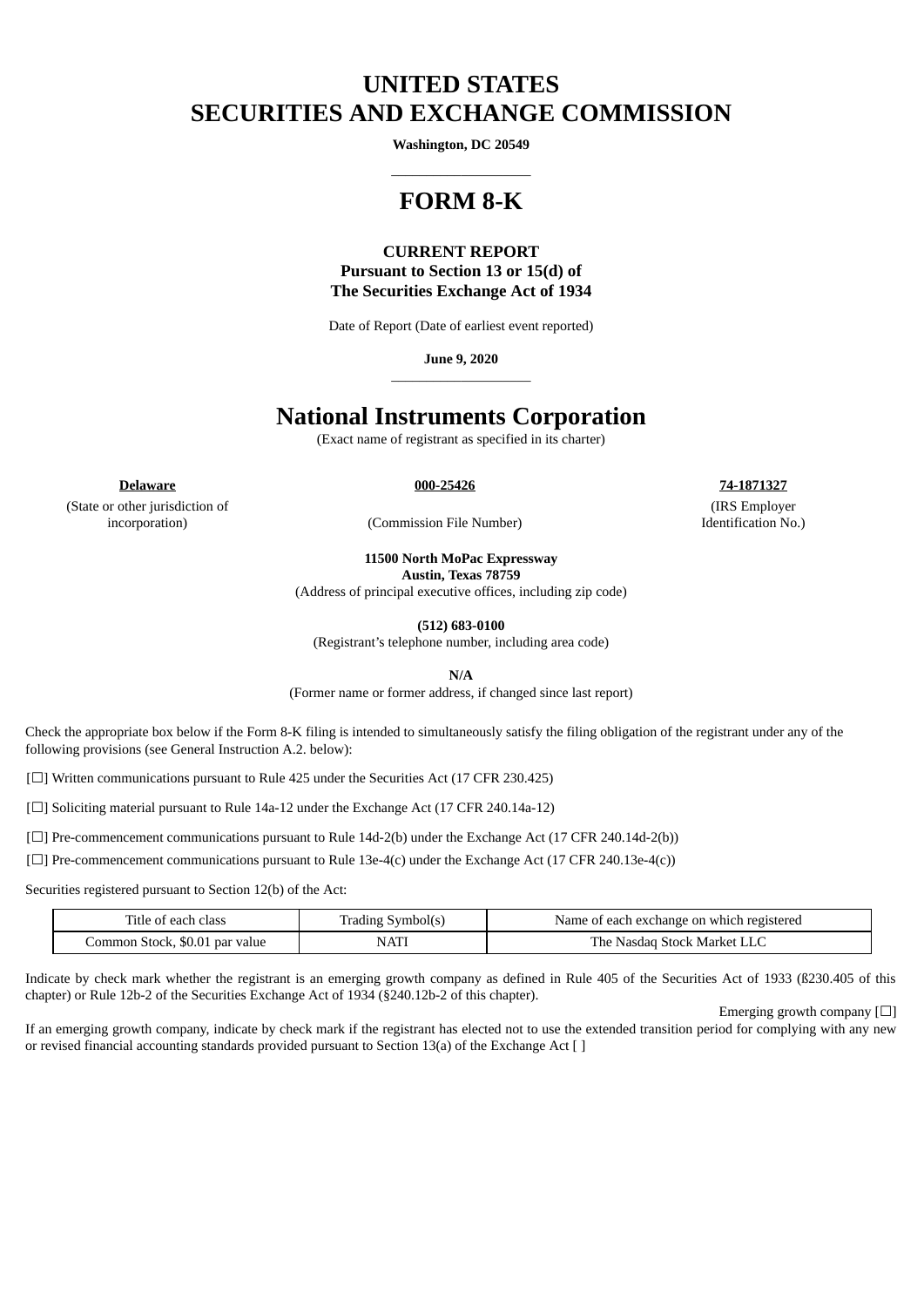#### **Item 7.01 Regulation FD Disclosure**

Attached hereto as Exhibit 99.1 and incorporated by reference herein is the text of the press release of National Instruments Corporation ("NI"), dated June 9, 2020, regarding the expected results for NI's second quarter ended June 30, 2020.

The information in the press release attached hereto as Exhibit 99.1 shall not be deemed "filed" for purposes of Section 18 of the Securities Exchange Act of 1934, as amended (the "Exchange Act"), or otherwise subject to the liabilities of that section, nor shall it be deemed incorporated by reference in any filing under the Securities Act of 1933, as amended, or the Exchange Act.

#### **Item 9.01 Financial Statements and Exhibits**

**(d) Exhibits.**

| <b>Exhibit No.</b> | <b>Description</b>                                                          |
|--------------------|-----------------------------------------------------------------------------|
| 99.1               | Press Release, dated June 9, 2020                                           |
| 104                | Cover Page Interactive Data File (embedded within the Inline XBRL document) |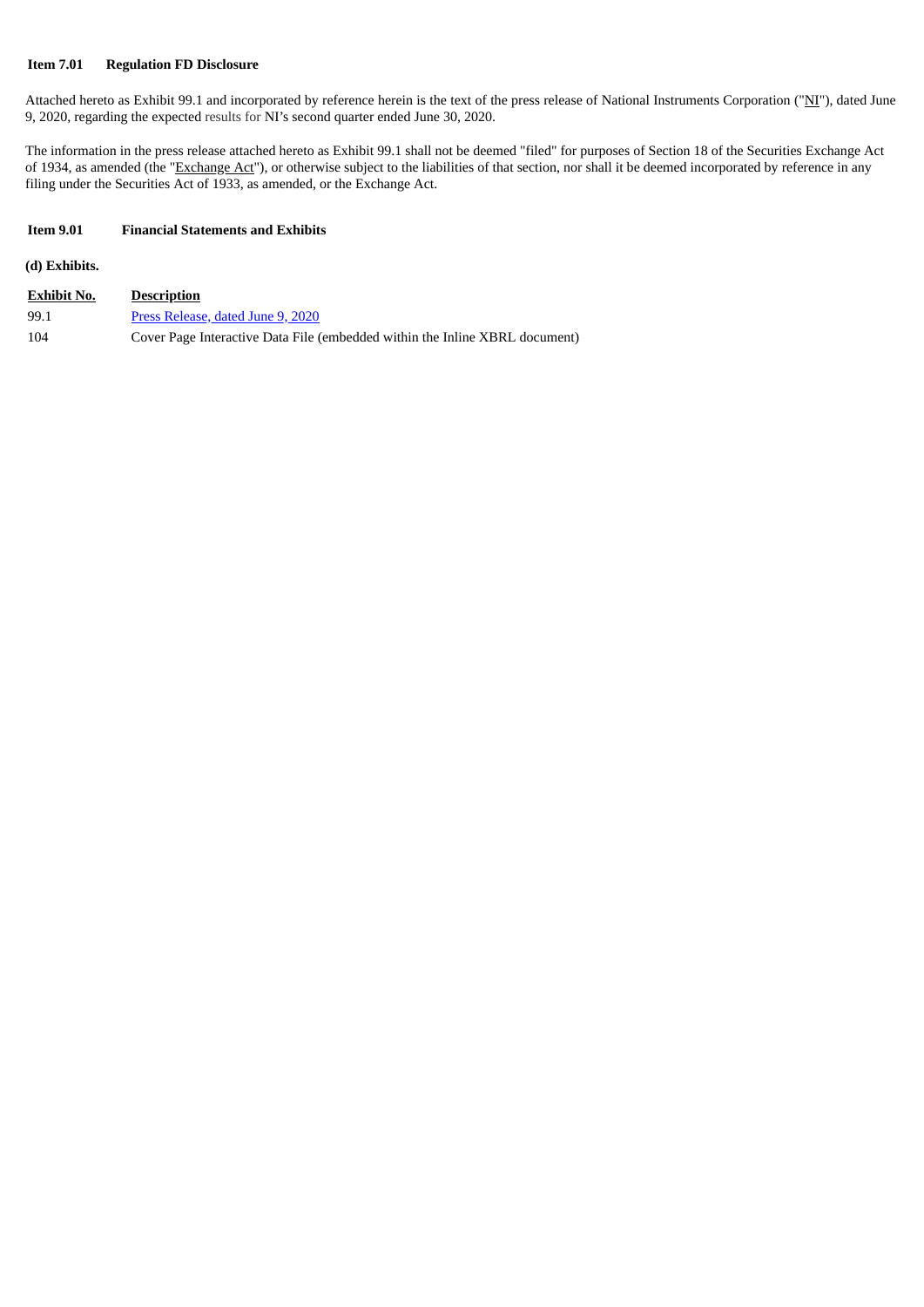#### **SIGNATURES**

Pursuant to the requirements of the Securities Exchange Act of 1934, the registrant has duly caused this report to be signed on its behalf by the undersigned hereunto duly authorized.

### **NATIONAL INSTRUMENTS CORPORATION**

By: /s/ R. Eddie Dixon, Jr.

Name: R. Eddie Dixon, Jr. Title: Vice President, General Counsel and Secretary

Date: June 9, 2020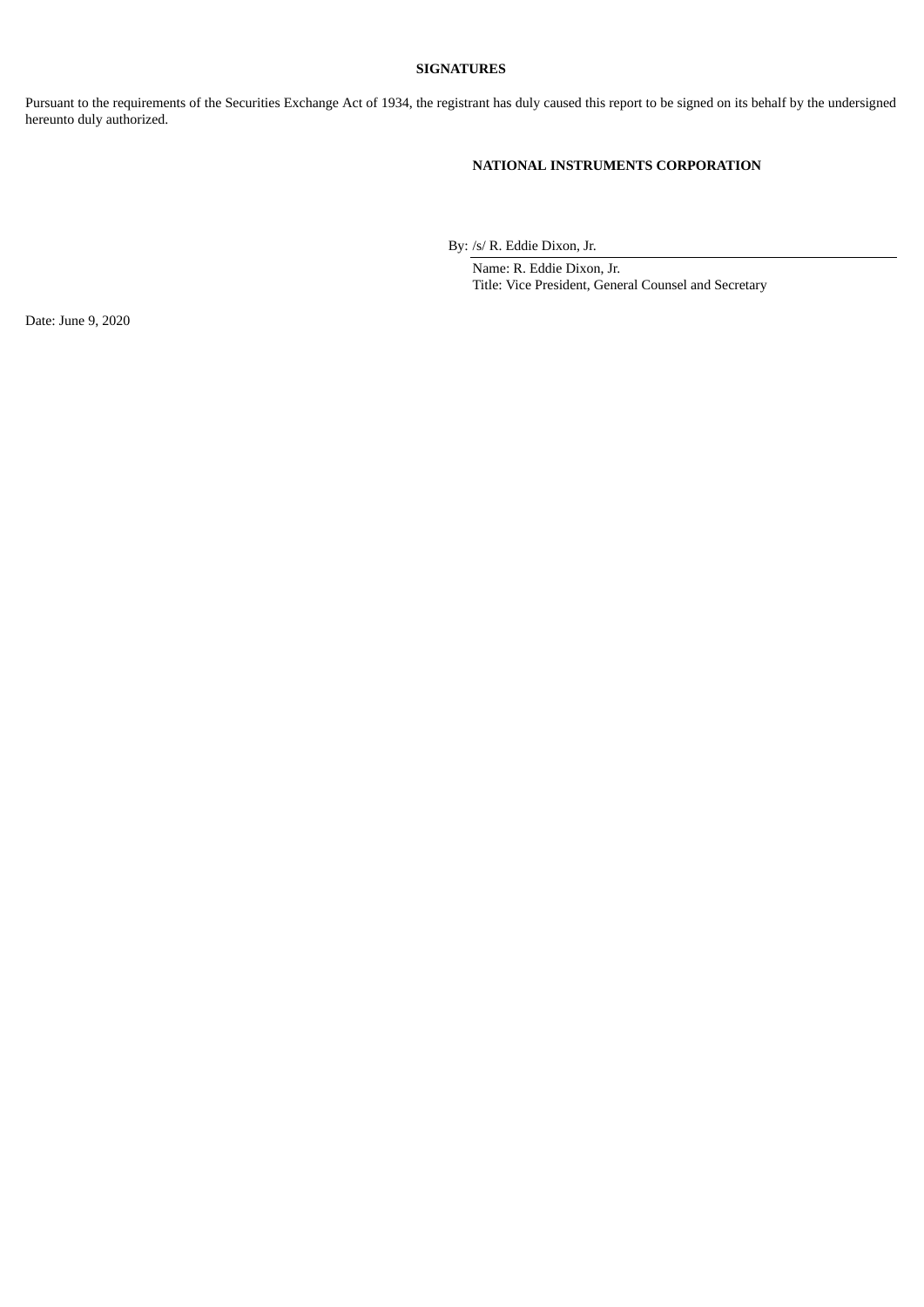<span id="page-3-0"></span>**Contact:** Marissa Vidaurri Head of Investor Relations (512) 683-5215

#### **National Instruments Reports Business Outlook for Q2 2020**

AUSTIN, Texas - June 9, 2020 - National Instruments (Nasdaq: NATI), today announced revenue and earnings expectations for Q2 2020 to provide additional insight into the business ahead of quarter end. A high degree of uncertainty remains for the industrial economy with the impact of COVID-19 varying across regions.

As announced on June 2, 2020 NI has entered into a definitive agreement to acquire OptimalPlus Ltd., a global leader in data analytics software for the semiconductor, automotive and electronics industries. The transaction is valued at \$365 million and expected to close in early Q3 2020. NI plans to fund the transaction through a combination of cash on hand and debt.

As of May 31, 2020, NI had \$606 million in cash and short-term investments.

"Our diversity of business and ability to stay connected to our customers in this unprecedented time gives me confidence we are on the right path forward with the right strategy in place. I continue to be impressed with the resiliency of our employees and their commitment to our customers," said Eric Starkloff, NI President and CEO. "We remain committed to our long-term growth ambitions with short-term expense management to keep us in a position of strength."

#### **Outlook**

NI currently expects revenue, and organic revenue (which we define as GAAP revenue excluding the impact of acquisitions and divestitures completed within the past twelve months), for Q2 2020 to be in the range of \$295 million to \$315 million, which, at the midpoint, represents a year-over-year revenue decline of 9 percent and a year-over-year organic revenue decline of 7 percent. NI currently expects GAAP fully diluted EPS for Q2 2020 to be in the range of \$0.04 to \$0.12, with non-GAAP fully diluted EPS expected to be in the range of \$0.22 to \$0.30. A reconciliation of the company's expected Q2 2020 diluted EPS on a GAAP basis to its expected diluted EPS on a non-GAAP basis is included as part of this news release.

#### **Virtual NATI Investor Conference**

The NI leadership team will host a "virtual" investor conference on Tuesday, August 4 from 9:00 a.m. to 11:00 a.m. CST. Attendees will hear more about our long-term strategy for growth, value of our software-connected platform, industry focus, and our financial model. To register and submit questions in advance, please visit ni.com/nati.

#### **No Conference Call Planned Today: Q2 2020 Earnings Call Scheduled**

No conference call will be held in conjunction with this press release. The company plans to provide final results for Q2 2020 through its quarterly earnings conference call with the financial community on July 30, 2020 at 4:00 p.m. CT.

#### **Non-GAAP Presentation**

In this news release, in addition to disclosing certain expected results determined in accordance with GAAP, NI discloses certain expected non-GAAP operating results and non-GAAP information that exclude certain charges. In this news release, the company has presented its expected diluted EPS for the three-month period ended June 30, 2020 on a GAAP and non-GAAP basis. When presenting non-GAAP results, the company includes a reconciliation of the GAAP results to the non-GAAP results. Reconciliations of the company's expected GAAP diluted EPS to expected non-GAAP diluted EPS are included as part of this news release.

The company's non-GAAP results exclude, as applicable, the impact of stock-based compensation, amortization of acquisition-related intangibles, acquisition-related transaction costs, taxes levied on the transfer of acquired intellectual property, foreign exchange loss on acquisitions, restructuring charges, tax reform charges, disposal gain on buildings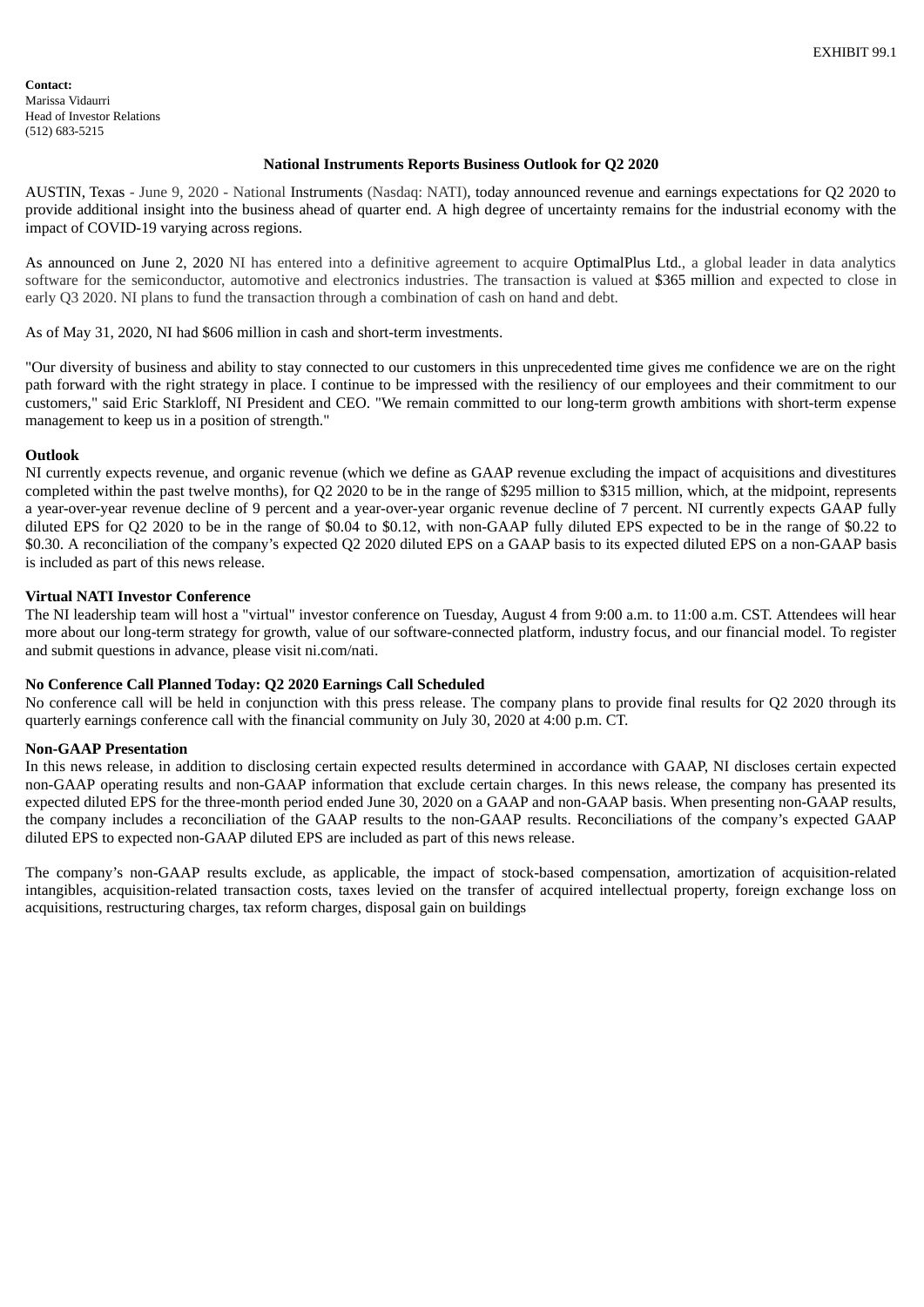and related charitable contributions, tax effects related to businesses held for sale, gain on divestment, and capitalization and amortization of internally developed software costs.

Management believes that including the non-GAAP results assists investors in assessing the company's operational performance and its performance relative to its competitors. The company presents these non-GAAP results as a complement to results provided in accordance with GAAP, and these results should not be regarded as a substitute for GAAP. Management uses these non-GAAP measures to manage and assess the profitability and performance of its business and does not consider stock-based compensation expense, amortization of acquisitionrelated intangibles, acquisition-related transaction costs, taxes levied on the transfer of acquired intellectual property, foreign exchange loss on acquisitions, restructuring charges, tax reform charges, disposal gains on buildings and related charitable contributions, tax effects related to businesses held-for-sale, gain on divestment, and capitalization and amortization of internally developed software costs in managing its operations. Specifically, management uses non-GAAP measures to plan and forecast future periods; to establish operational goals; to compare with its business plan and individual operating budgets; to measure management performance for the purposes of executive compensation, including payments to be made under bonus plans; to assist the public in measuring the company's performance relative to the company's long-term public performance goals; to allocate resources; and, relative to the company's historical financial performance, to enable comparability between periods. Management also considers such non-GAAP results to be an important supplemental measure of its performance. This news release also discloses the year-over-year change in the company's expected organic revenue for Q2. The company believes that including its year-over-year change in expected organic revenue assists investors in assessing the company's operational performance. A reconciliation of its year-over-year change in expected GAAP revenue to its year-over-year change in expected organic revenue is included with this news release.

#### **Forward-Looking Statements**

This release contains "forward-looking statements including those statements concerning uncertainty in the industrial economy and the impact of COVID-19 varying across regions, the expected transaction close date in early Q3 2020, NI plans to fund the transaction through a combination of cash on hand and debt, our diversity of business and ability to stay connected to our customers in this unprecedented time and our being on the right path forward with the right strategy in place, our commitment to our long-term growth ambitions and position of strength, NI's currently expected Q2 2020 revenue, organic revenue, and GAAP and non-GAAP EPS. These statements are subject to a number of risks and uncertainties, including the risk of uncertainties related to COVID-19 and further economic and market disruptions resulting from COVID-19, the failure or inability to close the transaction, further adverse changes or fluctuations in the global economy, further adverse fluctuations in our industry, foreign exchange fluctuations, changes in the current global trade regulatory environment, fluctuations in demand for NI products including orders from NI's large customers, component shortages, delays in the release of new products, the company's ability to effectively manage its operating expenses, manufacturing inefficiencies and the level of capacity utilization, the impact of any recent or future acquisitions or divestitures by NI, expense overruns and adverse effects of price changes or effective tax rates. Actual results may differ materially from the expected results. The company directs readers to its Form 10-K for the year ended Dec. 31, 2019, its Form 10-Q for the quarter ended March 31, 2020 and the other documents it files with the SEC for other risks associated with the company's future performance.

All information in this release is as of the date above. The company undertakes no duty to update any forward-looking statement to conform the statement to actual results or changes in the company's expectations.

#### **About NI**

NI (www.ni.com) empowers engineers and scientists with a software-centric platform that incorporates modular hardware and an expansive ecosystem. This proven approach puts users firmly in control of defining what they need to accelerate their system design within test, measurement and control. NI's solution helps build high-performance systems that exceed requirements, quickly adapt to change and ultimately improve the world. (NATI-F)

National Instruments, NI and ni.com are trademarks of National Instruments. Other product and company names listed are trademarks or *trade names of their respective companies.*